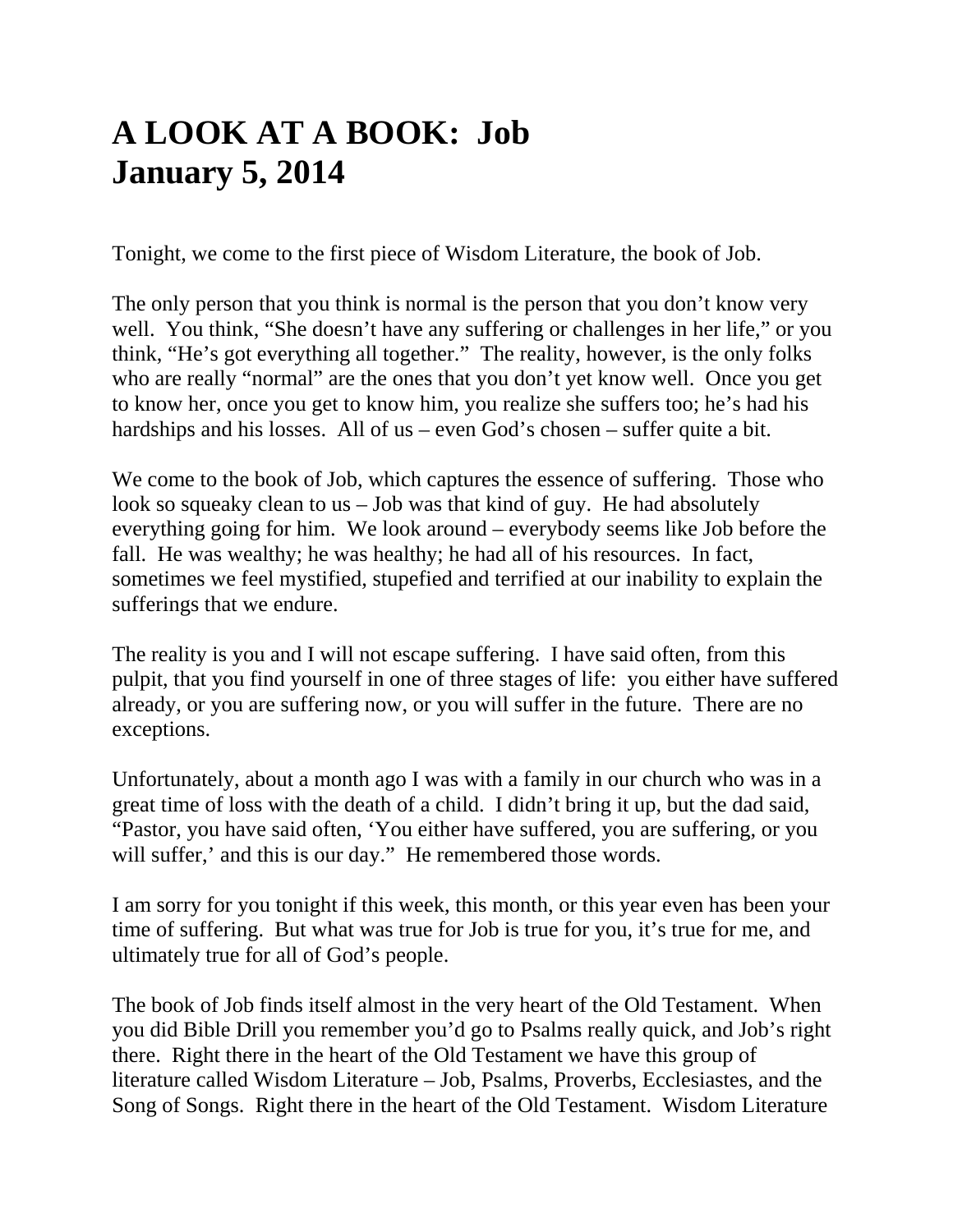is not like the Law – it's not like the first five books where we are told how to live or "thus sayeth the Lord." It's not like the prophets where we're told about the acts of God that are and will be. It's not like the histories where we see the movement of kings and dynasties and wars. It's not like that at all. You see, Wisdom Literature deals with the suffering of an individual or, more broadly, the suffering of God's people. Some of the Psalms are individual laments and some of them are community laments. All in all, they are the heart – not only the center — of the Old Testament.

They contain beautiful literature. The trees chap their hands. The hills sing for joy. God's enemies melt like wax. And God Himself rides upon the clouds.

Even those who are unbelievers will admit that the Jobian saga is a literary masterpiece. It's about God's people having trials and difficulties.

Why did Job suffer? Why did his friends say that he suffered? How did God explain his suffering? And how do we respond to God's explanation?

The reality is we have a tripod that doesn't work. We've got a God who is all good and all powerful, and yet we have good people who suffer. And our mind tells us one of these three things doesn't belong. God might be all good and good people might suffer, but then God must not be all powerful, for if God were both all good and all powerful, then good people – our smaller minds tell us – wouldn't suffer. Or we might say good people suffer and God is all powerful, but God has a sinister side. God is not all good.

You see the problem. How do you have an all good God, an all powerful God, and yet have God's good people, like Job (in fact, God's word tells us there was no one greater than Job in Job's day) – how can God's very best suffer?

That's called a theodicy. How do we work out the problem of Jobian suffering in the life of Job, or in your life, or in my life?

First thing I want you see is

I. We often suffer.

Look at Job 1:1.

There was a man in the land of Uz whose name was Job; and that man was blameless, upright, fearing God and turning away from evil. Seven sons and three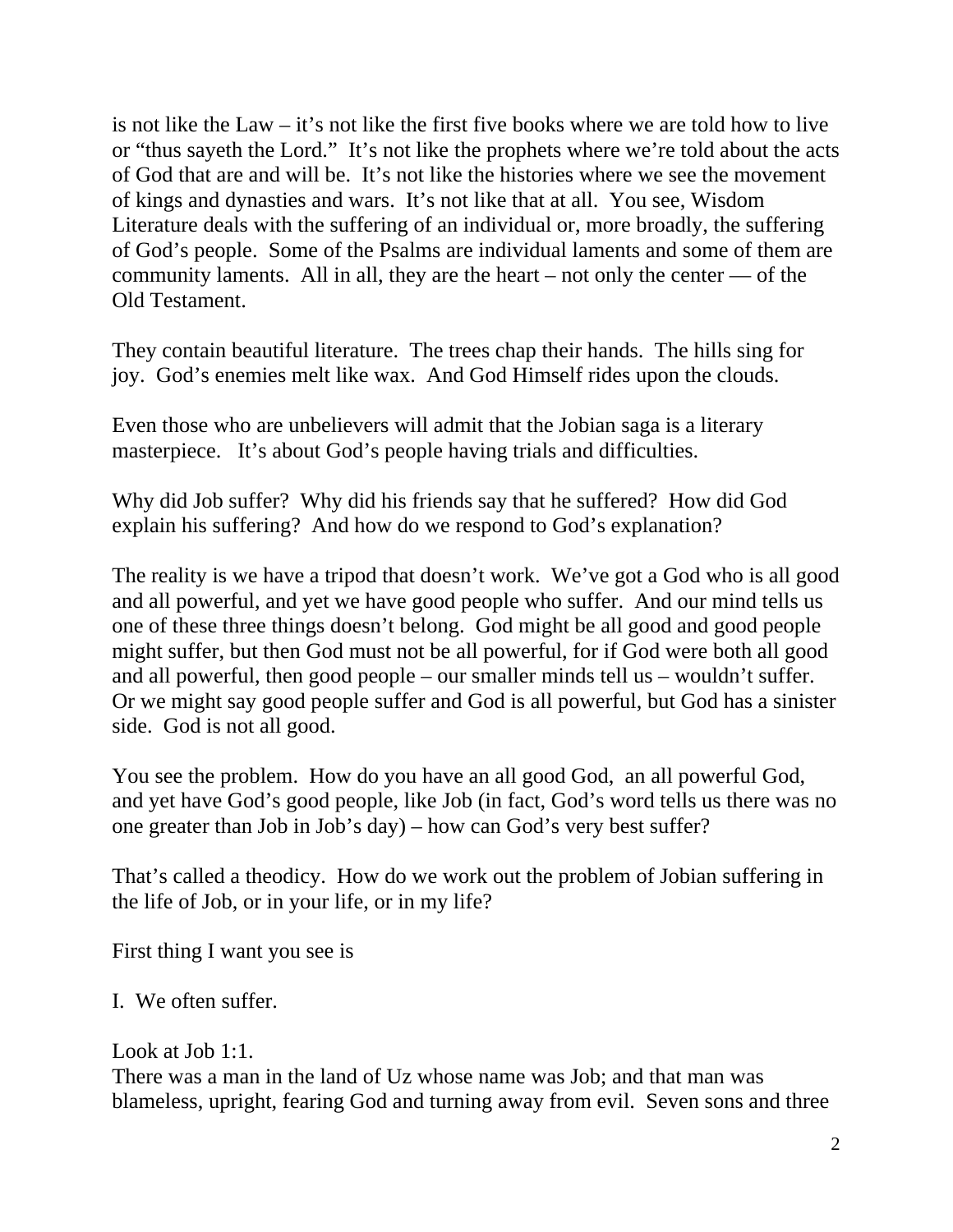daughters were born to him. His possessions were also 7,000 sheep, 3,000 camels, 500 yoke of oxen, 500 female donkeys – [that would be his list of stocks in our day; it was held in cattle and oxen] – and very many servants; and that man was the greatest of the men of the east.

He was righteous. He was wealthy. He had a good family. And, verse 5, he was wise. Indeed, in 1:3b, he was summarized as the greatest man of the east.

But Job's trials are legendary. If you know anything at all about the book of Job, you know something terrible happened to a very good guy – you might not know anything more – and that he was patient through it. That would be the novice approach to the Jobian saga.

The reality is, all of his suffering is actually told in very few verses. Seven verses. We learn about Job's losses and his suffering from only seven verses of the book. Look at  $1:13$  to about  $1:19$ .

## $1:13-19$

Now it happened on the day when his sons and his daughters were eating and drinking win in their oldest brother's house, a messenger came to Job and said, "the oxen were plowing and the donkeys feeding beside them, and the Sabeans attacked and took them. They also slew the servants with the edge of the sword, and I alone have escaped to tell you."

While he was still speaking, another also came and said, "The fire of God fell from heaven and burned up the sheep and the servants and consumed them, and I alone have escaped to tell you."

While he was still speaking, another also came and said, "The Chaldeans formed three bands and made a raid on the camels and took them and slew the servants with the edge of the sword, and I alone have escaped to tell you."

While he was still speaking, another also came and said, "Your sons and your daughters were eating and drinking win in their oldest brother's house, and behold, a great wind came from across the wilderness and struck the four corners of the house, and it fell on the young people and they died, and I alone have escaped to tell you."

That's usually the way suffering comes – pile upon pile upon pile in our lives.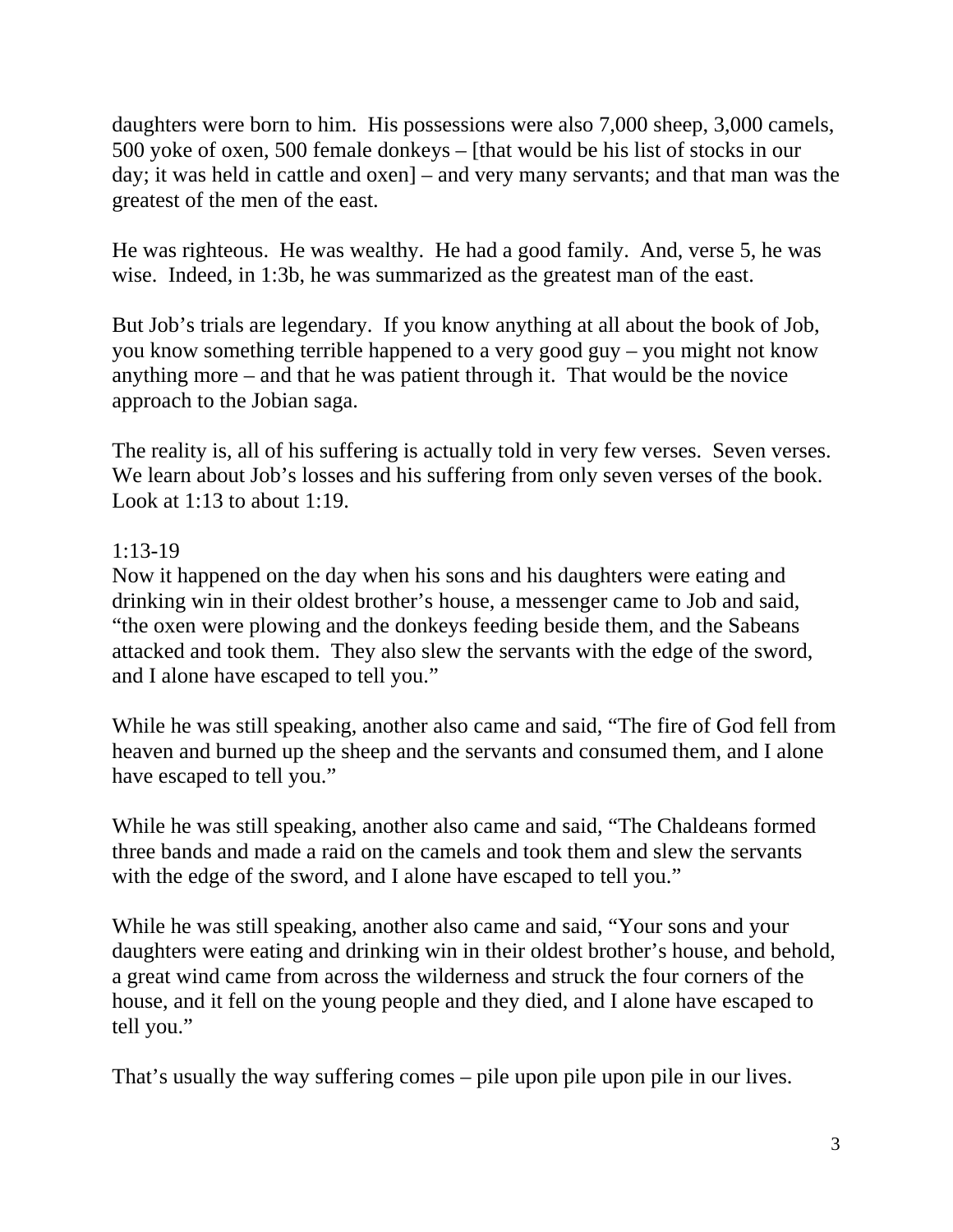What I didn't read for you – we'll talk about it in a moment – the reason Job is being tested is Satan shows up to God and God says, "Man, I'm proud of Job. You haven't got that one, do you Satan? He's really good. Look at him."

And Satan says, "Yeah he's good. You made him rich. You gave him a great family. Everybody's good, God, when you bless them. Of course he's faithful to you. Of course he's righteous. It's paying off to be righteous. But you let me take away his health and his wealth, God, and he'll join my team. He'll curse you."

God says, "Okay, have at it. Let's see what Job does."

So this begins the trials allowed by God, from the evil one himself, tearing up Job.

First of all, he loses his wealth. They come in raids – people groups, ethnicity after ethnicity – taking away his flocks and his herds. And not only did he lose his possessions, he loses his children, his family. They were taken. And after he loses his possession and his family, all he has left is his health. How many commercials do you watch and they say, "Well after all, the only thing you have is your health." They are usually trying to sell you something in that commercial to make your health better. And if you lose your health, you've lost it all, haven't you?

So now he's lost his wealth, his family, and his health. And Job has absolutely nothing left.

Now Job, perhaps, suffered more suddenly than we have suffered. But in the end, he did not suffer any more comprehensively than we will suffer. You think about that. Job suffered more suddenly, but not more comprehensively. Sir Walter Scott said of our lives, "Come he slow, or come he fast, it is but Death that comes at last."

Job lost it all in a hurry, but at the end of all of our sagas, we lose it all.

Tomorrow I have a funeral. I believe she's about 96 years of age – almost a century. Whether 9 or 96, death and suffering is universal.

We don't really like preaching about suffering. In fact, growing churches today are pep rallies which deny Jobian sagas. We are full of suffering at First Baptist Church. I couldn't get up here and do pep rallies and pretend it is not so, cause it is so. But for some reason, we have a very unknowledgeable population that is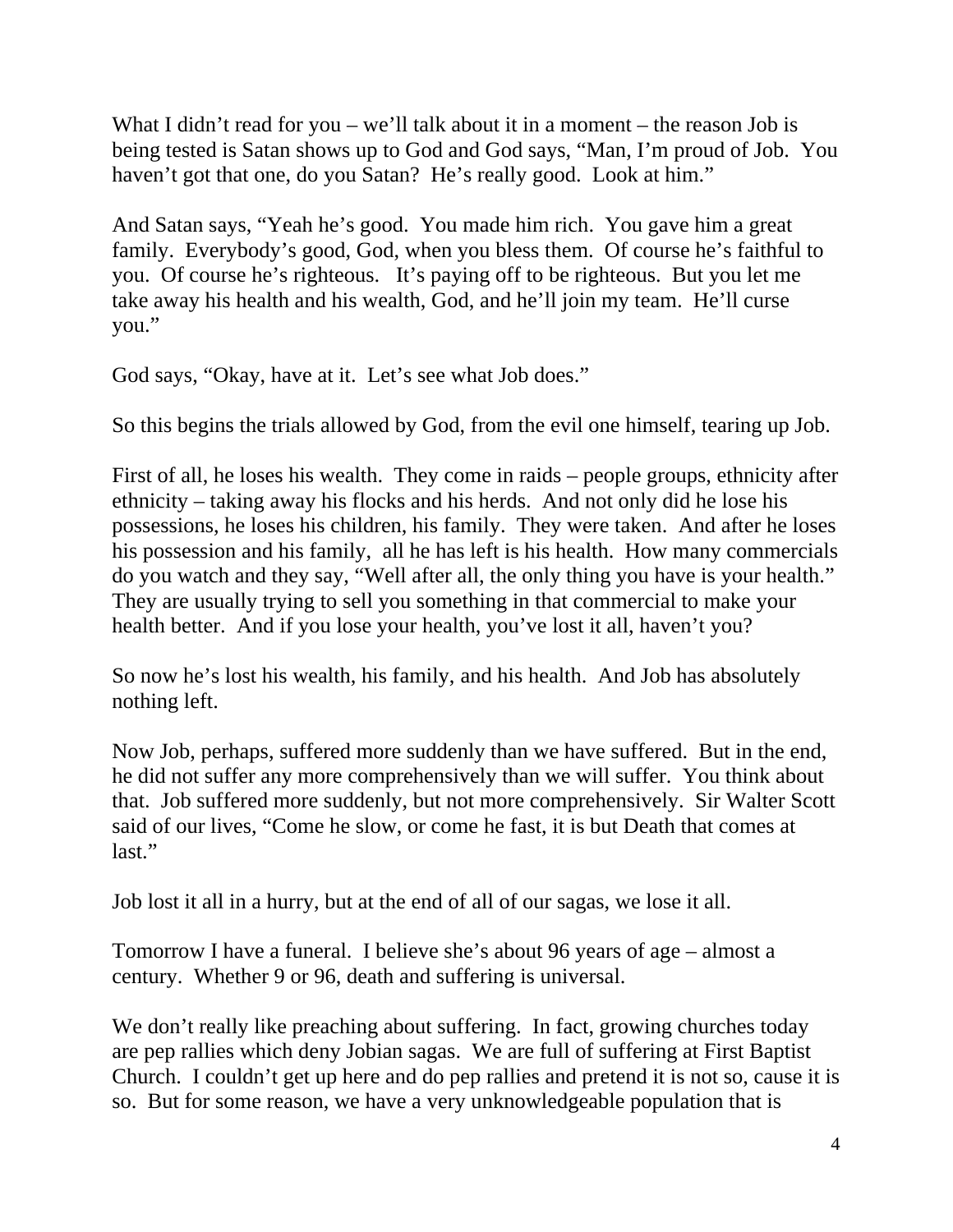drawn to pep rallies. Maybe suffering is so bad on the outside of the courts of God's house that when you get here you want all pleasantries.

That's not the way they did it in the Psalms. The book of Psalms is the oldest song book that exists. And half of those songs are about suffering. They sang, they lamented about their hurts. We don't like that. But the reality is, we all suffer. And sooner or later we have to learn to deal with it, to come to terms with it.

But what we really don't like – and I know why you don't like it – is when good people suffer. "He's got lung cancer." "I know, he smoked for years. He had it coming." We don't like that, but we can deal with that. "He chose lung cancer. He smoked four packs a day for forty years." But when the guy who didn't smoke gets lung cancer – "You sure he didn't smoke?" – we don't like it.

Or someone with liver failure. "Probably drank – drank his liver to death." We can deal with that. But when he didn't drink.

He gets AIDS. "Wonder how he got it?" Sexual promiscuity? "Yea, well he had it coming." Drugs, sharing needles? "Well, what do you expect." Blood transfusion? What are you going to do with that one.

The reality is we can tolerate it when our own sin causes suffering. We cannot tolerate it when the innocent, the righteous, and the good suffer. We don't know what to do with it. Jesus' disciples didn't know what to do with it. In John 9, there is a blind man. Jesus heals him. But before the healing, you remember the disciples of Jesus saying, "How was he born blind?" They couldn't deal with it. How could he be born blind? You have to do evil to suffer. He couldn't do evil. He was born blind.

You see the problem. It was a guy who gets AIDS from a blood transfusion. He didn't do anything wrong. The innocent was attacked.

"Well maybe," they said to Jesus, "maybe his parents sinned." He was in the womb, his parents sinned, the sin went to him and he's blind. We have to trace it back to some cause. We can't just let unexplained suffering exist. We'll chase it down. Jesus said, "Nobody sinned." That's the answer of Jesus.

And the reason we like explained suffering is because then we can be sure it won't happen to us. He smoked; he got lung cancer – I don't smoke; I won't get lung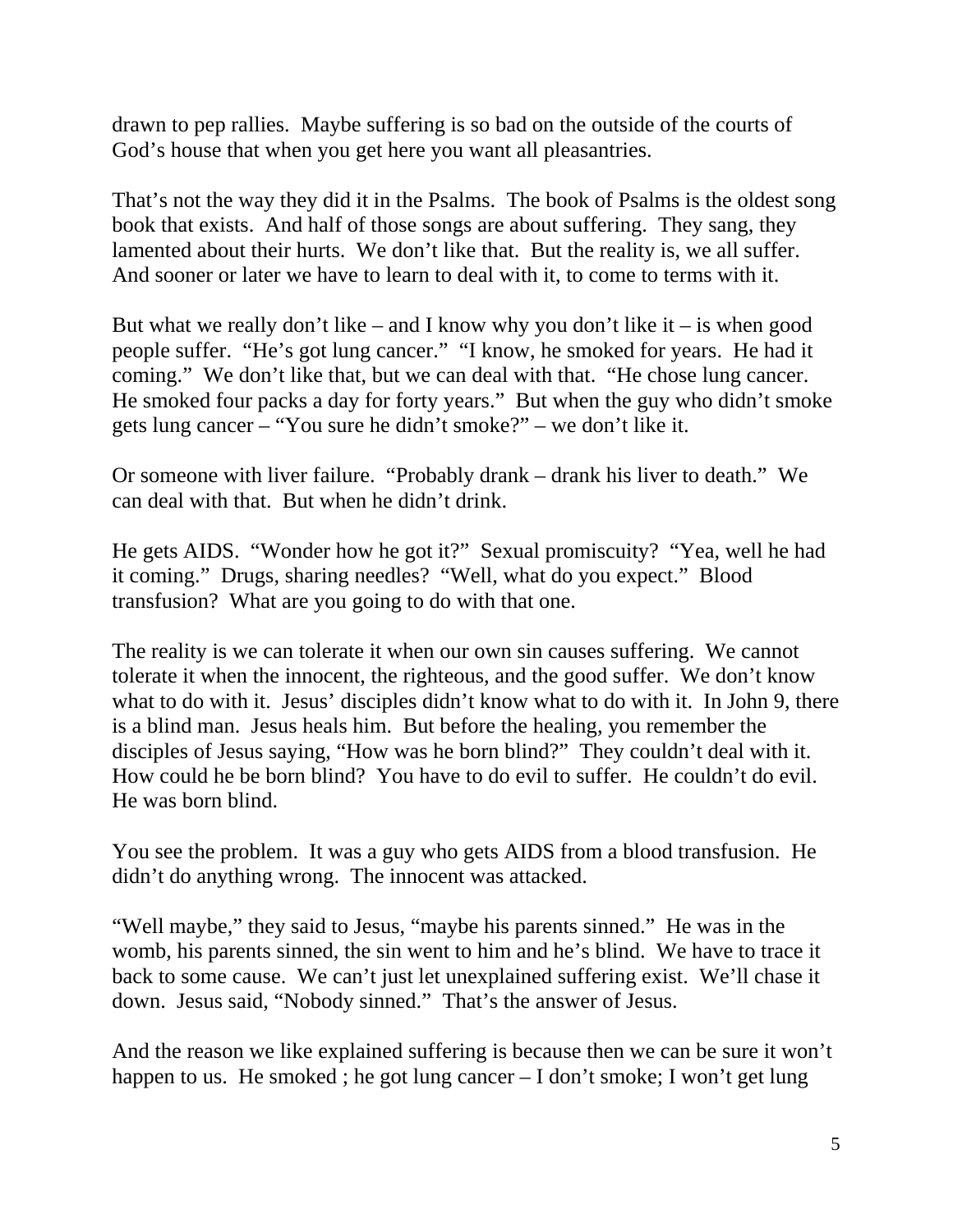cancer. He was into sexual promiscuity; he got AIDS. He shared needles; he got AIDS – I don't do that, I don't share needles; I won't get AIDS.

You see what we like to do. If we can attach suffering to the fault of the sufferer, then we are safe. It's the most selfish thinking that exists. The moment we learn someone is suffering we try to trace it to them to protect ourselves.

So, we don't know how to deal with Job because the book blows all of our theories. Job didn't smoke. Job didn't share needles. Best I can tell, Job didn't do anything wrong. If he's the greatest and most righteous man that God had, if he was the superstar of God's team, what's the problem.

First of all, we suffer.

II. Sometimes we understand.

Sometimes, indeed, our suffering is attached to our behavior. Still, we want God's comfort in that kind of suffering, don't we. Whether we cause it or not, we need and want and seek God's comfort. Doesn't matter if you caused it or not. I caused a lot of things I want God's comfort through.

We often suffer, but only sometimes do we understand.

What happens to Job is that all of his friends show up. They know the good, the righteous, the wealthy Job. They've been to his parties. They know what a good man he is. He's helped them.

So they sit in silence for a week. Sometimes that's the best ministry you can give when somebody is suffering. Then, after a week, they start talking. And when they start talking, they start messing up terribly.

"Pastor, I don't know what to say."

"Good, don't say a thing. Just go see her."

Once you start talking, you'll get in trouble.

The majority of this book of Job is Eliphaz, Bildad, Zophar, and Elihu in dialogue –three cycles of dialogue in chapters 4-41. Chapters 4-41 are the dialogues of friends telling Job why he is suffering.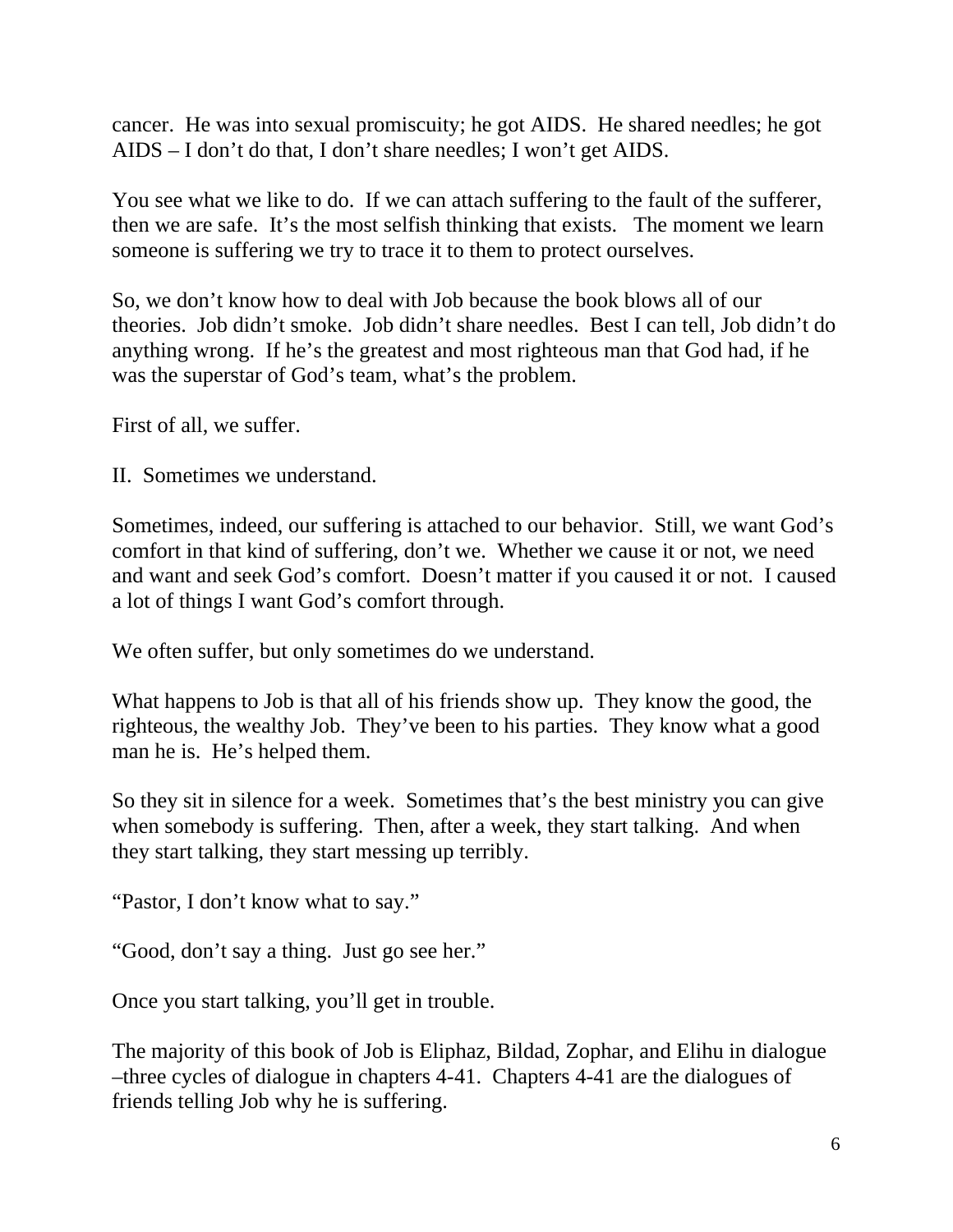And what they are saying to him is, "Job, you smoked. Job, you shared needles. You must have done something." They can't understand how someone who is innocent could possibly suffer.

Look at Job 4. If you sound like these friends, I don't want you to be my friends.

Job 4:7-9 Remember now, who ever perished for being innocent?

"Now Job, you've got a little secret, don't you?" they're saying. "We see you falling. God has allowed all this calamity in your life. We've got the tripod. We know God is all good. We know God is all powerful. And, therefore, you've got a little secret, don't you, Job. Who ever perished who was innocent?" This from Eliphaz, one of his best friends.

Or where were the upright destroyed? According to what I have seen, those who plow iniquity and those who sow trouble harvest it. By the breath of God they perish, and by the blast of His anger they come to an end.

"Job, you and I both know you've done something. You've got to be plowing and sowing trouble, because that's what you're harvesting. There is no way that those who are innocent will suffer." That's what Eliphaz had to say.

Turn to Job 8.

Then Bildad the Shuhite answered, "How long will you say these things" (Job has been saying he is innocent), "and the words of your mouth be a mighty wind? Does God pervert justice? Or does the Almighty pervert what is right? If your sons sinned against Him, then He delivered them into the power of their transgression."

"You lost your sons because they're sinners, Job." That's comfort, isn't it?

If you would see God and implore the compassion of the Almighty, if you are pure and upright, surely now He would rouse Himself for you and restore your righteous estate. Though your beginning was in significant, yet your end will increase greatly.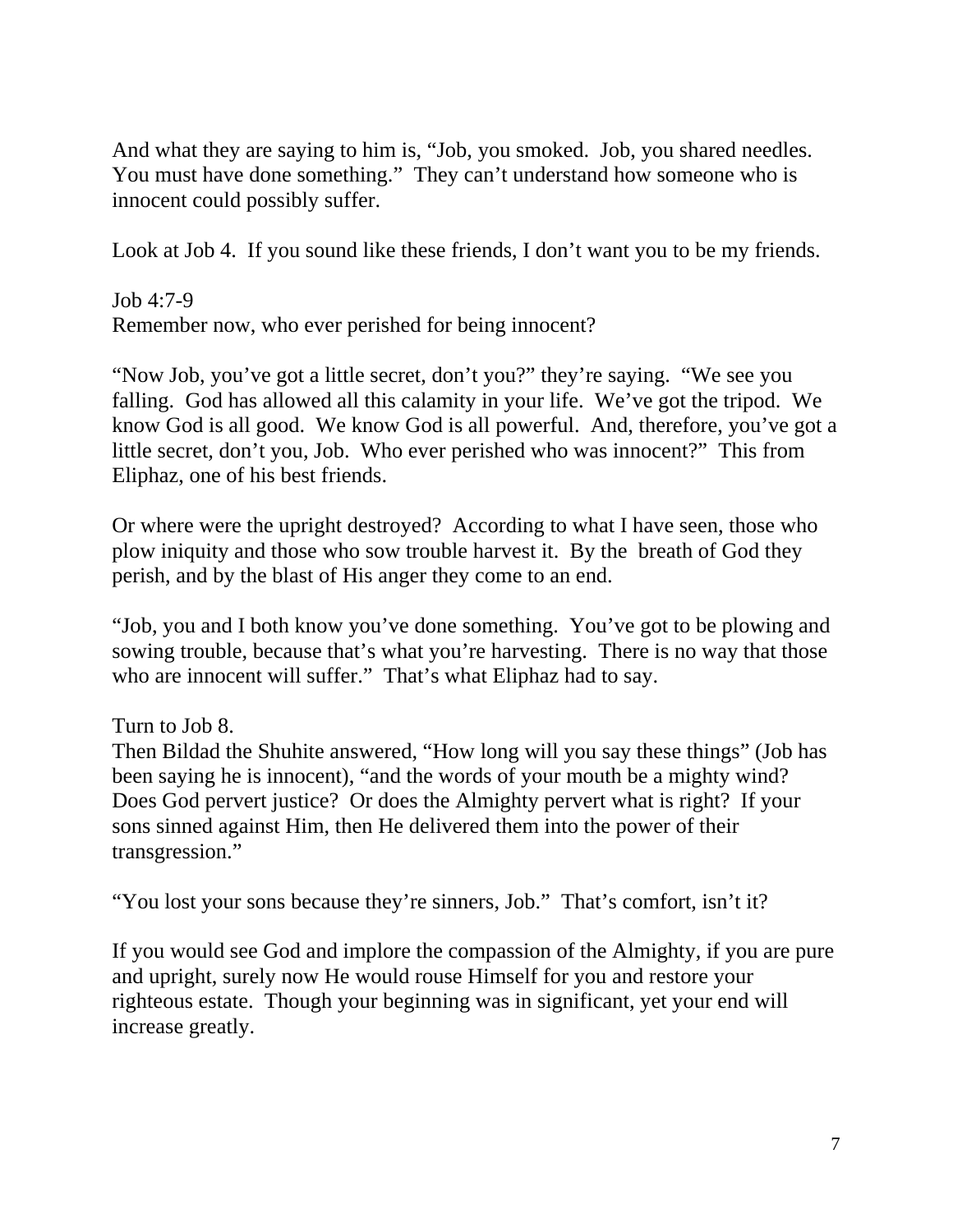Now Job, you've done something. Your children have done something. But you've got a life left to live. Just fess it up. Call on God. Let Him have mercy and let's move on.

Bildad – another great friend you'd love to have. What does he do? He has bad theology about Job.

It's like an old time detective show. Job is in the examination room and the cops are in there. "You know you're guilty. You know you've done." And they keep on, and they pressure and they pressure.

Turn to chapter 20. Chapter 20 is the third friend, Zophar.

Look at 20:5. The triumphing of the wicked is short, and the joy of the godless momentary.

"Job, you had it going good, but it was just for a moment because you're godless."

Though his loftiness reaches the heavens, and his head touches the clouds, he perishes forever like his refuse. Those who have seen him will say, "Where is he?" He flies away like a dream, and they cannot find him; even like a vision of the night he is chased away. The eye which saw him sees him no longer, and his place no longer beholds him."

### Zophar.

In the midst of all this three cycles of dialogue in Job 4-41, Job answers. Turn back to Job 16. This is Job's response to those who say, "You must have caused your own suffering.

### Job 16:1

Then Job answered, "I have heard many such things; sorry comforters are you all. Is there no limit to windy words? Or what plagues you that you answer? I too could speak like you, if I were in your place. I could compose words against you and shake my head at you. I could strengthen you with my mouth, and the solace of my lips could lessen your pain.

Thanks for the pastoral comforting. Just be quiet when someone is suffering. Guys, thanks but no-thanks. You are of no help.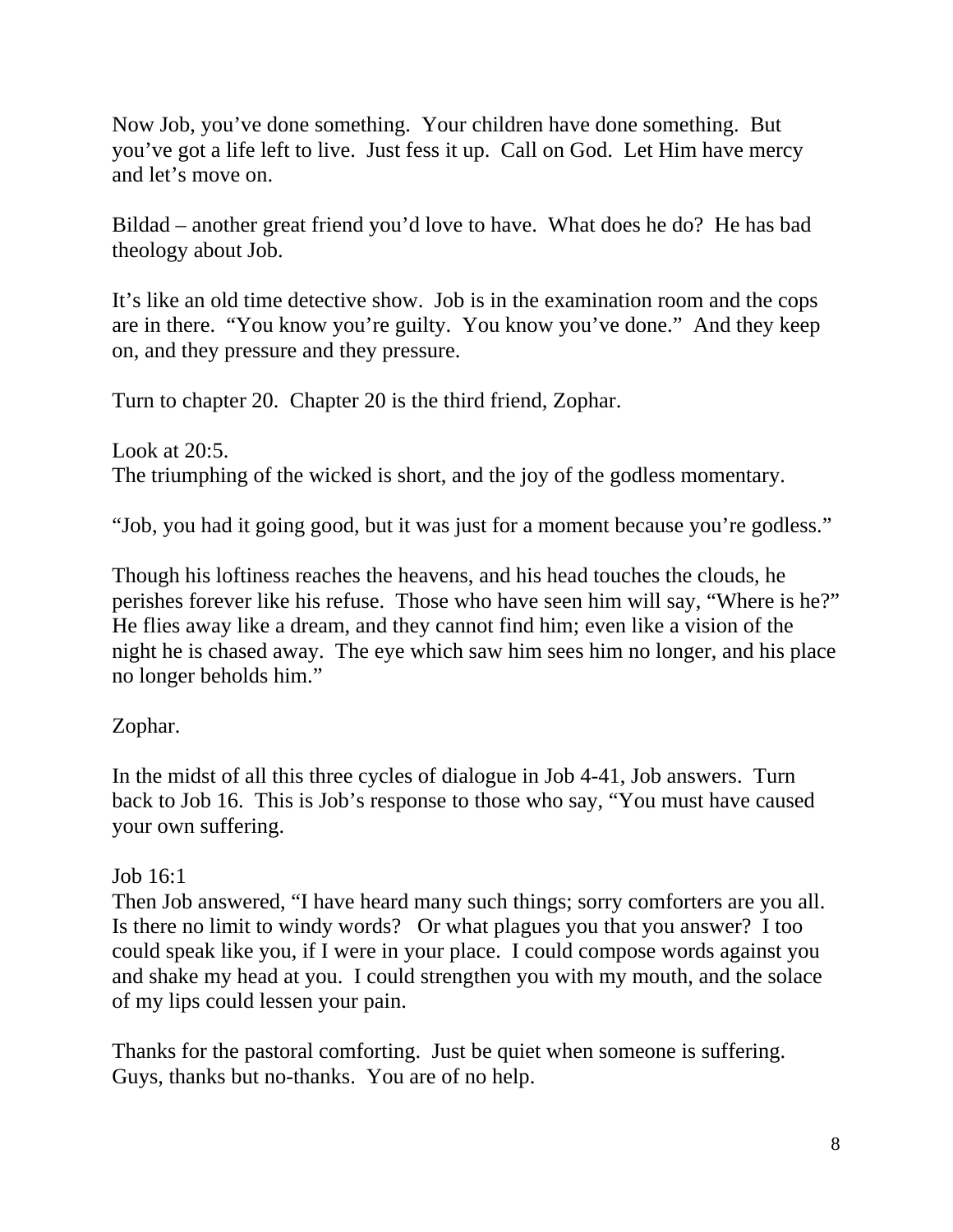Often we suffer. Sometimes we understand.

III. We can always trust.

Finally, at the end of the work, God comes to speak.

God has heard all of this. Job has said, "Why? Why? Why?" The friends have said, "You're guilty." Job has said, "I'm not."

So we come to the end.

#### Job 38

Then the Lord answered Job out of the whirlwind and said, "Who is this that darkens counsel by words without knowledge? Now gird up your loins like a man, and I will ask you, and you instruct Me! Where were you when I laid the foundation of the earth? Tell Me, if you have understanding. Who sets its measurements? Since you know. Who stretched the line on it? On what were its bases sunk? Or who laid its cornerstone, when the morning stars sang together and all the sons of God shouted for joy? Or who enclosed the sea with doors when, bursting forth, it went out from the womb; when I made a could its garment and thick darkness it swaddling band, and I placed boundaries on it and set a bolt and doors, and I said, 'thus far you shall come, but no father; and here shall your proud waves stop'? Have you ever in your life commanded the morning, and caused the dawn to know its place?"

God shows up with a thundering voice. "Job, you know so much. When I drew the line for the foundation of the earth, were you there? When the sons of God sang in the morning, were you there? Have you ever in your life commanded the sun to rise? Do you know where light dwells (v. 19)? Do you know where darkness finds its place? You know, for you were born then, Job (v. 21). Oh, you've been around so long – you know everything Job, you've been around here so long! Have you entered the storehouses of the snow? Do you know where I store my snow? Have you seen the storehouses of hail which I have reserved for the times of distress, for the day of war and battle? Where is the way that the light is divided, or the east wind scattered on the earth? Do you know that the rain has a father (v. 28) or who has begotten the drops of dew? From whose womb has come the ice? And the frost of heaven, who has given it birth? Can you bind the chains of the Pleiades, or loose the cords of Orion (v. 31)? Can you lead forth a constellation in its season, and guide the Bear with her satellites? Do you know the ordinances of the heavens, or fix their rule? Do you know about the cosmos,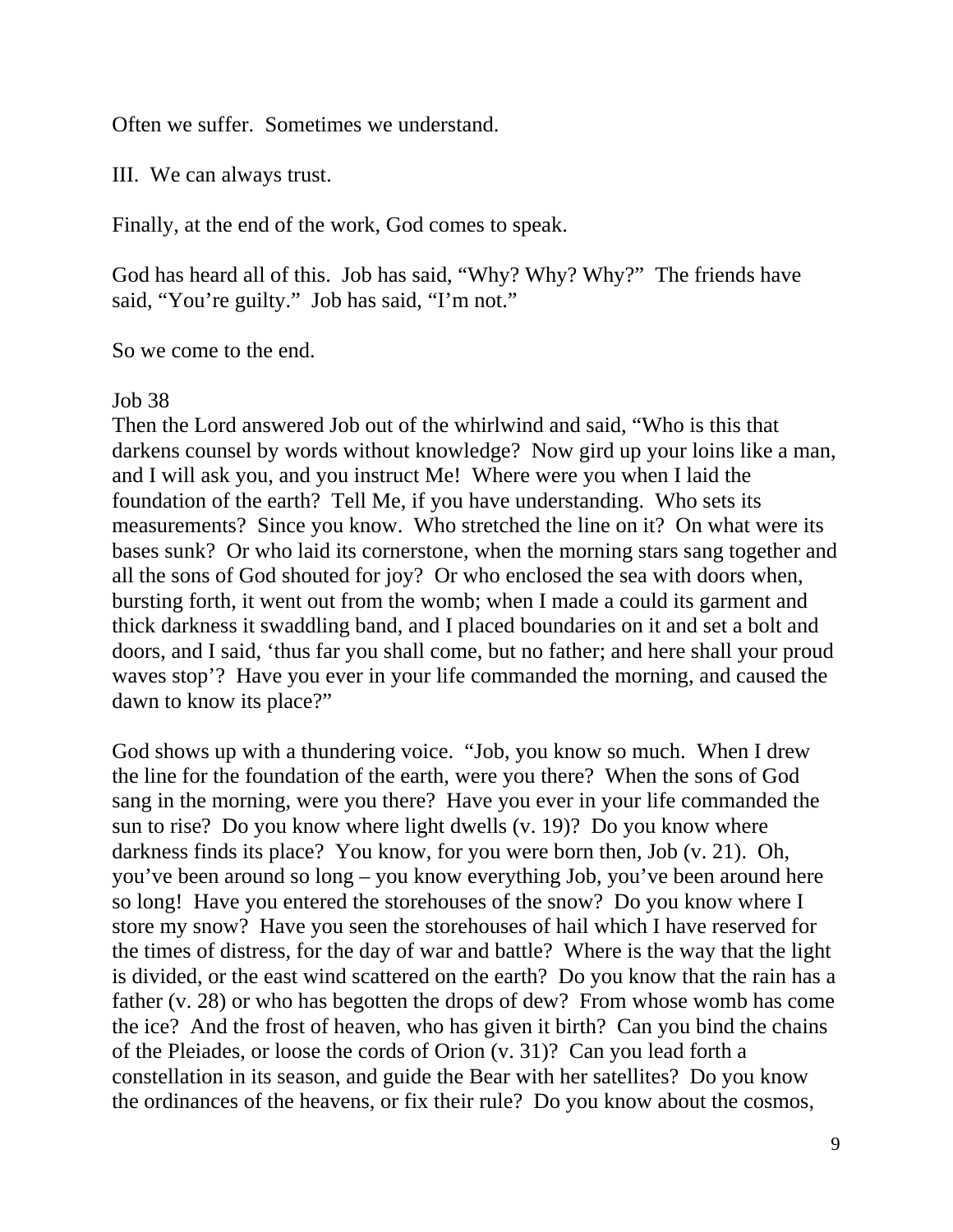Job? Do you know about the mountain goats, what time it is for them to give birth (39:1)? Did you make the ostrich dumb? (That's what He says in 39:13. She has no wisdom. This is Wisdom Literature. Maybe the ostrich is a dumb animal, I don't know. Job thinks the ostrich is dumb.) Do you give the horse his might? Do you clothe his neck with a mane (39:19)? Do you make him leap like the locust? His majestic snorting is terrible. Do you make the hawk soar (v. 26)? Do you give the eagle the command to mount up?"

And look at chapter 40. What do you say if you're Job? God showed up and said, "Hey, you've been asking the questions. Let me ask some questions." And now Job says, "Wait a minute. I've said too much already."

Job 40:2

Will the faultfinder contend with the Almighty? Let him who reproves God answer it. Then Job answered the Lord and said, "Behold, I am insignificant; what can I reply to You? I lay my hand on my mouth. Once I have spoken, and I will not answer; even twice, and I will add nothing more."

Can I debate with you, God?

When you and I stand in the power and the glory of God, our suffering won't even need an answer.

Job replies, "I have nothing else to say."

Turn to Job 42 – Job's final confession.

Job answered and said to the Lord, "I know that You can do all things, and that no purpose of Yours can be thwarted. Who is this that hides counsel without knowledge? Therefore I have declared that which I did not understand, things too wonderful for me, which I did not know. Hear, now, and I will speak; I will ask You and You instruct me. I have heard of You by the hearing of the ear; but now my eye sees You. Therefore I retract, and I repent in dust and ashes."

I am going to give you seven words that God answers.

1. Wisdom – Job, I have the wisdom. You don't know anything, Job. I have the wisdom I created it all.

2. Power – You don't have the power, Job. I have the power. I said to the sea, "Stop right here," and it stopped.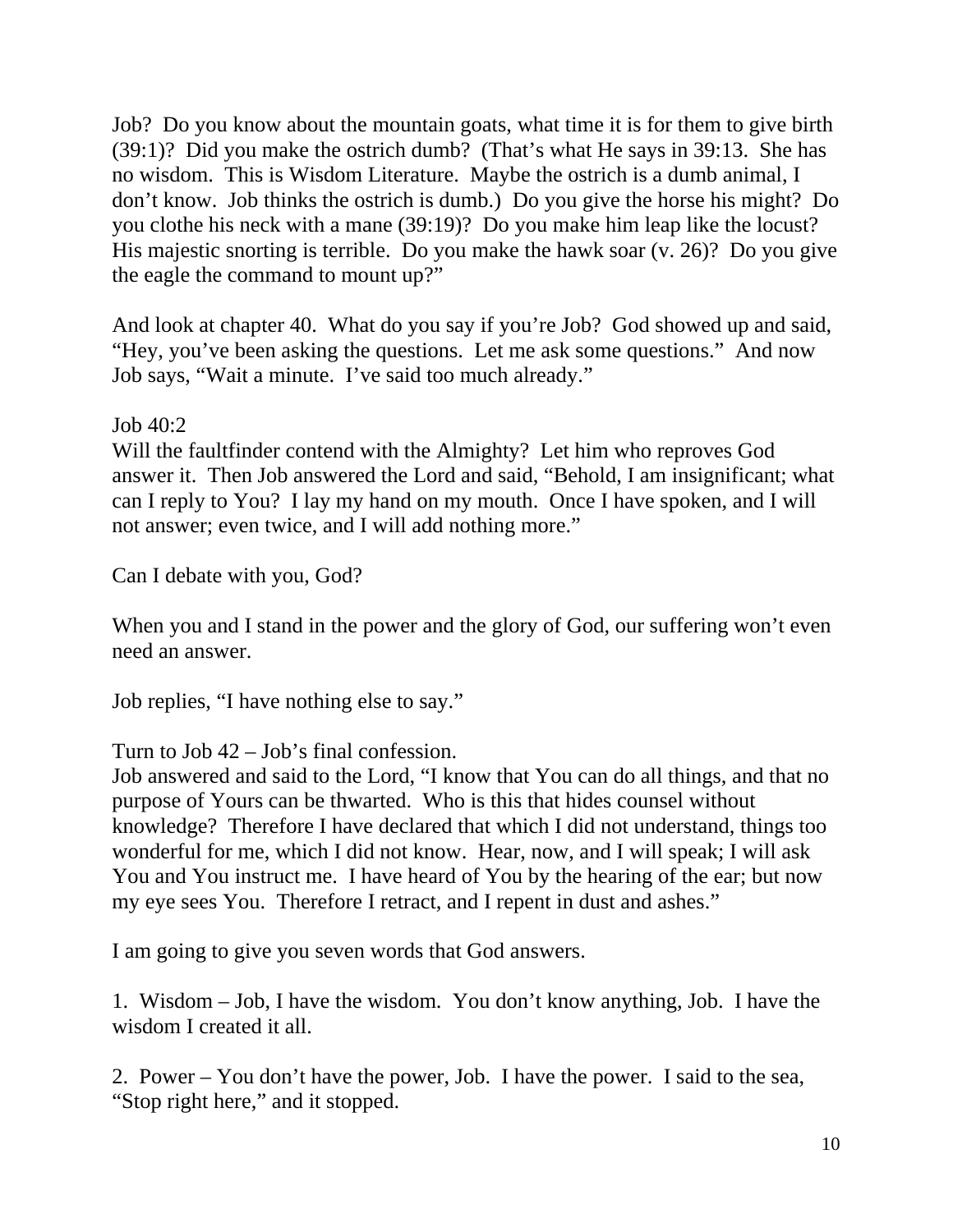3. Presence – I had the presence, Job. I was present when it all happened. You weren't even there.

4. Mystery – Job, I understand the mystery. You know nothing about the mysteries.

5. Trust – You have to trust me, Job. I can't explain it all to you on this side. You must trust.

6. Grace – Life is a gift every day. God owes us nothing.

The 96-year-old woman I'm burying tomorrow, as with many 96-year-olds I bury, had a son die as a young man. God gave her 96, gave him 30 something. She found him dead.

7. Reorientation – Job, your problem (and our problem) is you have an anthropocentric view. We think about things in the ways that man sees them. We don't think about things the way God sees them. We are asking all of our questions from our own understanding. We need to realize it is not about us but it is about the purposes of God. "O God, how long will you forsake us?" It's okay to ask. But we're asking from our perspective.

You know, the killer in this thing is Job never learns that God and Satan had a deal. He never gets the real answer. God never says, "Job, you really were a great guy and you didn't suffer because of your sin. You were right all along. I had this dialogue with Satan and he said you worshipped me because it was good for you. And if things got bad for you, you wouldn't worship me. I had to show him."

God didn't have that conversation with Job. He never learns on this side. We know it. We're reading it. Job didn't know it. He never learns.

The question was will Job still worship God when things go against him rather than for him? And the answer is yes. "Even though he slay me, I will worship Him."

We often suffer. Sometimes we understand. But we can always trust.